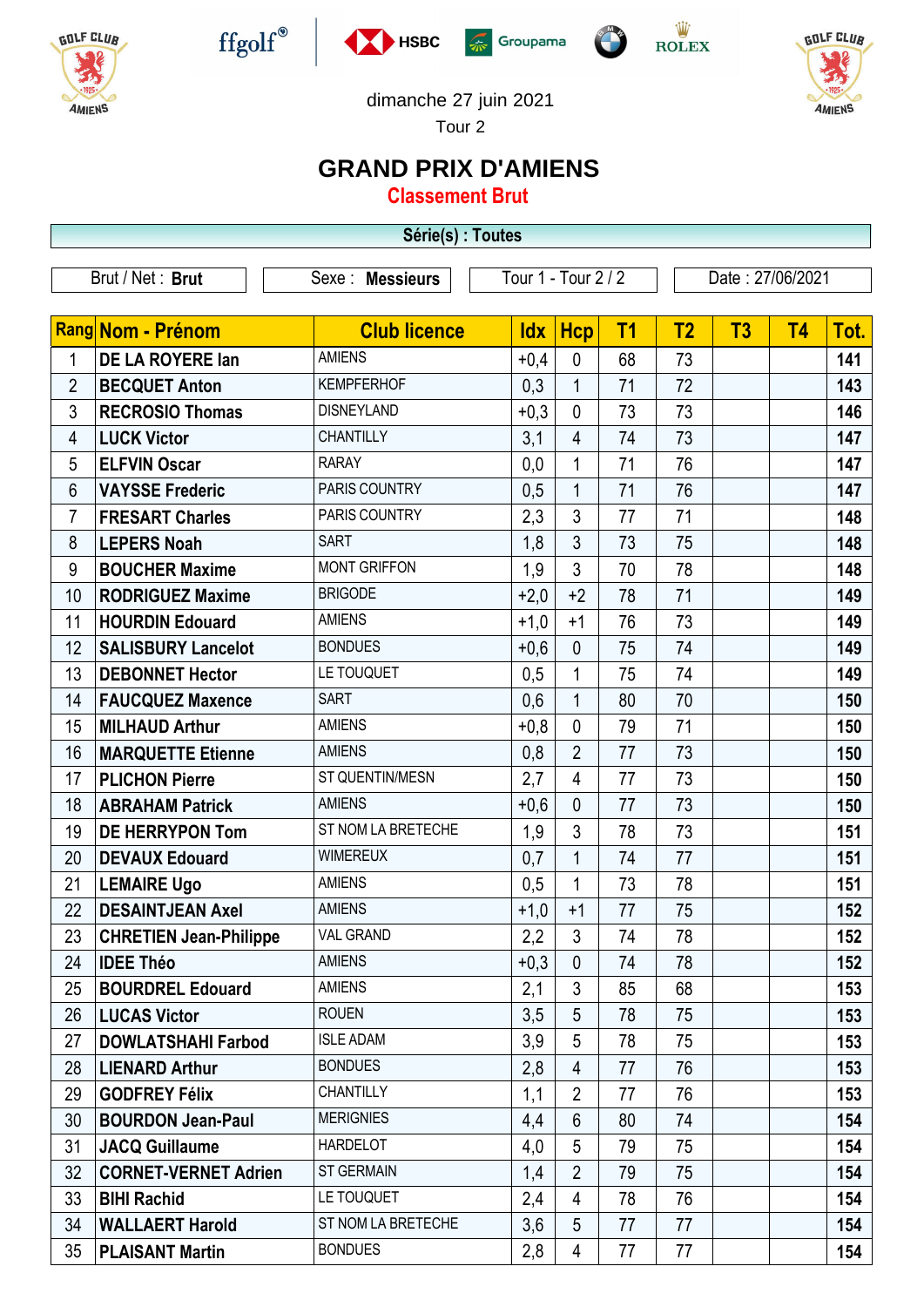|          | Rang Nom - Prénom                                     | <b>Club licence</b>                 | <b>Idx</b> | <b>Hcp</b>     | T <sub>1</sub> | <b>T2</b> | T3 | <b>T4</b> | Tot.       |
|----------|-------------------------------------------------------|-------------------------------------|------------|----------------|----------------|-----------|----|-----------|------------|
| 36       | <b>GAUSSIN Alexandre</b>                              | <b>MONT GRIFFON</b>                 | 2,1        | 3              | 77             | 77        |    |           | 154        |
| 37       | <b>PIERRON Victor</b>                                 | <b>VALENCIENNES</b>                 | 4,5        | 6              | 76             | 78        |    |           | 154        |
| 38       | <b>QUIROT Gregoire</b>                                | LE TOUQUET                          | 4,3        | 6              | 74             | 80        |    |           | 154        |
| 39       | <b>LEVY-RUEFF Didier</b>                              | ST GERMAIN                          | 5,8        | 8              | 80             | 75        |    |           | 155        |
| 40       | <b>CATTEAU Clément</b>                                | <b>BONDUES</b>                      | $+1,3$     | $+1$           | 76             | 79        |    |           | 155        |
| 41       | <b>LEVANT Alexandre</b>                               | <b>AMIENS</b>                       | 0,7        | 1              | 75             | 80        |    |           | 155        |
| 42       | <b>PICARD Thomas</b>                                  | RCF LA BOULIE                       | 5,4        | $\overline{7}$ | 80             | 76        |    |           | 156        |
| 43       | <b>STRACHAN Darren</b>                                | <b>PREISCH</b>                      | $+1,7$     | $+1$           | 79             | 77        |    |           | 156        |
| 44       | <b>ROUSSILLE Louis</b>                                | <b>ST GERMAIN</b>                   | 2,7        | $\overline{4}$ | 79             | 77        |    |           | 156        |
| 45       | <b>LE GOFF Baptiste</b>                               | PARIS COUNTRY                       | 5,3        | $\overline{7}$ | 78             | 79        |    |           | 157        |
| 46       | <b>BONHOMME Arnaud</b>                                | RCF LA BOULIE                       | 2,4        | 4              | 74             | 83        |    |           | 157        |
| 47       | <b>LANCRY François</b>                                | <b>LYS CHANTILLY</b>                | 3,4        | 5              | 81             | 77        |    |           | 158        |
| 48       | <b>CENE Alexandre</b>                                 | <b>AMIENS</b>                       | 4,1        | $6\phantom{a}$ | 81             | 78        |    |           | 159        |
| 49       | <b>CENE Sylvain</b>                                   | <b>AMIENS</b>                       | 5,1        | $\overline{7}$ | 85             | 75        |    |           | 160        |
| 50       | <b>DAMIANOS David</b>                                 | <b>DOMONT</b>                       | $+0,8$     | $\overline{0}$ | 82             | 78        |    |           | 160        |
| 51       | <b>AUDES Armand</b>                                   | <b>BARRIERE DEAUVILLE</b>           | 2,8        | 4              | 82             | 78        |    |           | 160        |
| 52       | <b>CAUBET Wilfried</b>                                | <b>CAMBRESIS</b>                    | 5,8        | 8              | 80             | 80        |    |           | 160        |
| 53       | <b>SOUMILLON Yvelin</b>                               | <b>THUMERIES</b>                    | 4,4        | 6              | 77             | 83        |    |           | 160        |
| 54       | <b>CROUZET Clement</b>                                | <b>ROUEN</b>                        | 5,7        | 8              | 84             | 77        |    |           | 161        |
| 55       | <b>BELHADJ Rachid</b>                                 | <b>AMIENS</b>                       | 7,4        | 10             | 83             | 78        |    |           | 161        |
| 56       | <b>VOISINE Stephane</b>                               | <b>BELLEME</b>                      | 5,5        | $\overline{7}$ | 82             | 79        |    |           | 161        |
| 57       | <b>DEVISMES Julien</b>                                | <b>AMIENS</b>                       | 5,7        | 8              | 81             | 80        |    |           | 161        |
| 58       | <b>PAROLA Gil</b>                                     | <b>MASSANE</b>                      | 5,7        | 8              | 83             | 79        |    |           | 162        |
| 59       | <b>BOYER Hugo</b>                                     | <b>BONDUES</b>                      | 3,8        | 5              | 85             | 78        |    |           | 163        |
| 60       | <b>DAUNEAU-LEMOINE Lancelo ROUEN</b>                  |                                     | 8,2        | 11             | 84             | 79        |    |           | 163        |
| 61       | <b>LENNAERTZ Boris</b>                                |                                     | 5,1        | $\overline{7}$ | 82             | 81        |    |           | 163        |
| 62       | <b>HANAU Edouard</b>                                  | <b>GADANCOURT</b>                   | 3,5        | 5              | 82             | 81        |    |           | 163        |
| 63       | <b>DECALF Loic</b>                                    | <b>LILLE METROPOLE</b>              | 6,8        | 9              | 80             | 83        |    |           | 163        |
| 64       | <b>BARBIER Thomas</b>                                 | <b>ROUEN</b>                        | 0,7        | 1              | 83             | 81        |    |           | 164        |
| 65       | <b>DEBURE Lucien</b>                                  | <b>DIEPPE</b>                       | 4,0        | 5              | 82             | 82        |    |           | 164        |
| 66       | <b>BOLAND Vadim</b>                                   | PARIS ILE-DE-FRANCE<br><b>BUSSY</b> | 6,3        | 8              | 88             | 77        |    |           | 165        |
| 67       | <b>DESSE Stéphane</b>                                 | ST QUENTIN/MESN                     | 3,2        | 4              | 85             | 80        |    |           | 165        |
| 68<br>69 | <b>MARQUET Arthur</b>                                 | <b>AMIENS</b>                       | 6,7        | 9<br>8         | 84<br>84       | 81<br>81  |    |           | 165        |
| 70       | <b>METENIER Jean Baptiste</b><br><b>THIEBAUT Enzo</b> | <b>ROUEN</b>                        | 5,7        | 8              | 84             | 81        |    |           | 165<br>165 |
| 71       | <b>LECLERCQ Eliot</b>                                 | <b>AMIENS</b>                       | 5,9<br>4,8 | 6              | 82             | 83        |    |           | 165        |
| 72       | <b>LAMBEZ Mikael</b>                                  | <b>AMIENS</b>                       | 11,2       | 14             | 86             | 80        |    |           | 166        |
| 73       | <b>DAMIANOS Alexandre</b>                             | <b>DOMONT</b>                       | 4,0        | 5              | 82             | 84        |    |           | 166        |
| 74       | <b>LECAT Thomas</b>                                   | <b>AMIENS</b>                       | 6,2        | 8              | 81             | 85        |    |           | 166        |
| 75       | <b>BEGHIN Pierrick</b>                                | <b>LILLE METROPOLE</b>              | 8,0        | 10             | 89             | 79        |    |           | 168        |
| 76       | <b>GOZDECKI Mathis</b>                                | <b>SART</b>                         | 5,7        | 8              | 86             | 82        |    |           | 168        |
| 77       | <b>LEROUX Stephane</b>                                | <b>AMIENS</b>                       | 4,0        | 5              | 86             | 82        |    |           | 168        |
| 78       | <b>PETIT Herve</b>                                    | <b>AMIENS</b>                       | 6,6        | 9              | 84             | 84        |    |           | 168        |
| 79       | <b>BOUSSEMART Damien</b>                              | <b>AMIENS</b>                       | 3,4        | 5              | 81             | 87        |    |           | 168        |
| 80       | <b>VAILLANT Baptiste</b>                              | <b>ST GERMAIN</b>                   | 5,7        | 8              | 90             | 79        |    |           | 169        |
| 81       | <b>AZFI-DANTEN Leny</b>                               | <b>AMIENS</b>                       | 10,7       | 14             | 86             | 83        |    |           | 169        |
|          |                                                       |                                     |            |                |                |           |    |           |            |